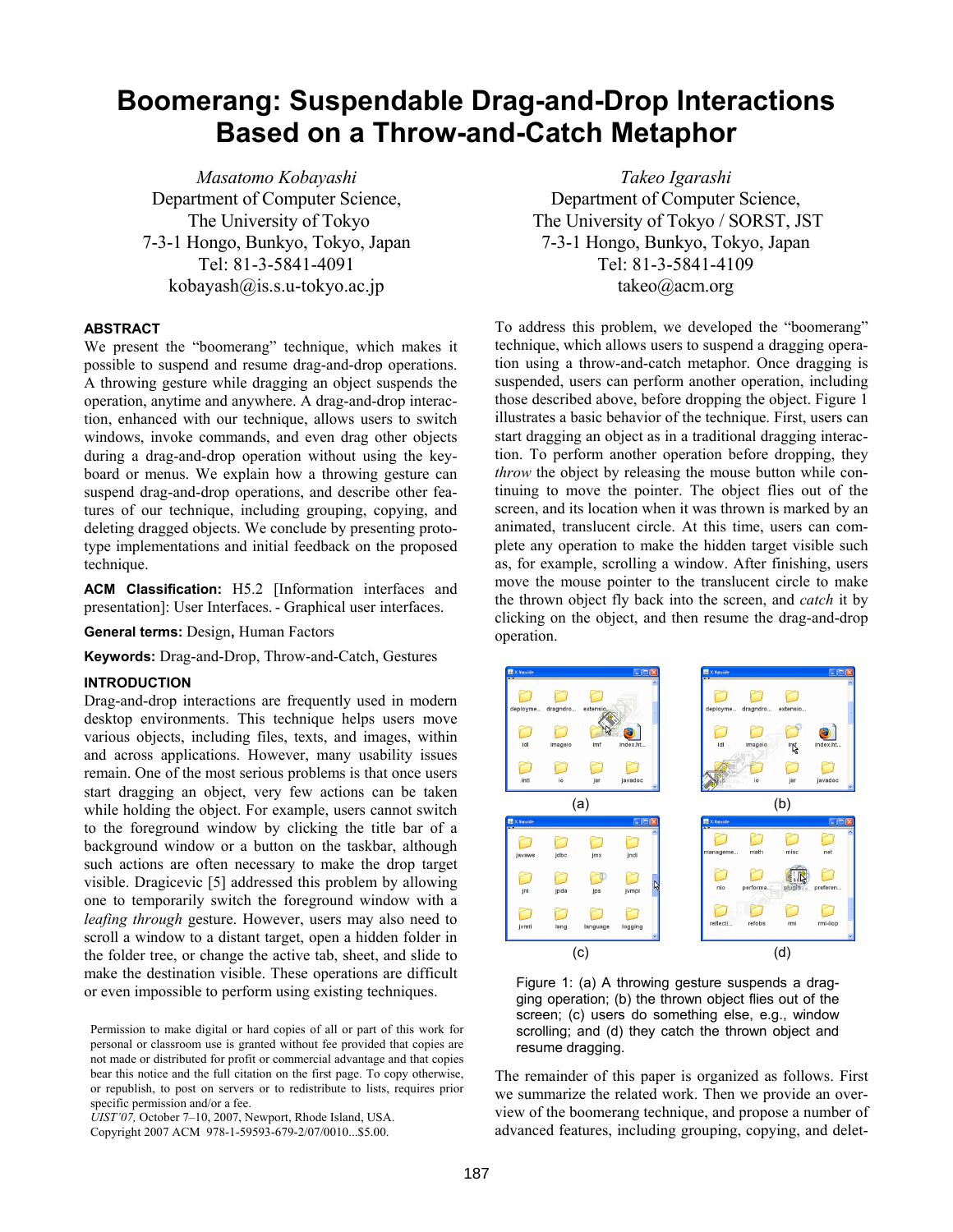ing dragged objects. Finally, we present prototype implementations and the initial feedback on our technique.

#### **RELATED WORK**

Several techniques have been proposed to improve the usability of drag-and-drop interactions. Drag-and-throw and push-and-throw [6] use a metaphor of throwing and the pantograph, respectively, to extend one's reach while dragging. Drag-and-pop and drag-and-pick [1] temporarily move target objects toward the pointing cursor so that users can easily drop it on the target. Push-and-pop [4] is a combination of push-and-throw and drag-and-pop techniques. Pick-and-drop [7] is a drag-and-drop technique for multiscreen environments. It allows a dragged object to jump to another screen between the picking and dropping gestures. These techniques were designed to improve the efficiency of simple target-pointing tasks with large or distant displays by reducing cursor movement. Therefore, the focus is not on complicated actions such as window flipping. An exception is the fold-and-drop technique introduced by Dragicevic [5]. Using a paper metaphor and crossing-based interactions, this technique seamlessly integrates window flipping into drag-and-drop operations.

Our boomerang technique can be considered a gestural alternative to cut-and-paste in the sense that it separates cutting and pasting. However, by the very nature of dragand-drop, the boomerang technique has several advantages over common cut-and-paste interactions. First, it works without keyboard shortcuts and context menus. Therefore, it is expected to be preferable for small-screen devices without keyboards. Second, it provides visual feedback indicating what is being dragged and what happens when it is dropped, e.g., copying, moving, and creating a shortcut. Third, drag-and-drop has more functionality than cut-andpaste. For example, it can open a file by dropping the file onto an application icon or window, create a shortcut, and perform numerous application-specific operations, such as changing the homepage by dropping a URL onto the "Home" button in the toolbar. Meanwhile, it has been shown that drag-and-drop is as efficient as keyboard-based cut-and-paste operations in terms of task-completion time [3].

#### **THE BOOMERANG TECHNIQUE**

In this section, we describe the interactive design of our technique and its visual feedback.

Figure 2 shows the state diagram of our throw-and-catch interaction. The first transition from  $S_0$  to  $S_1$  represents the start of a dragging operation. This transition occurs when users start dragging an object by holding down the mouse button on the object and moving the mouse in the same way as traditional drag-and-drop operations.

A transition from  $S_1$  to  $S_2$  occurs when the speed of mouse movement,  $v$ , becomes faster than a threshold,  $v_1$ . A reverse transition occurs when the speed becomes slower than a threshold,  $v_2$ . As visual feedback to help warn users about these transitions, the dragged object *spins* in the state  $S_2$ (Figure 3-a). The thresholds  $v_1$  and  $v_2$  satisfy the inequality  $v_1 > v_2$  to reduce fluctuation in the movement. In our current implementation, the thresholds are manually specified by the users. An adaptive online algorithm to adjust these thresholds might improve the performance of throwing interactions.

While the interaction is in state  $S_2$ , users can throw the dragged object by releasing the mouse button. A transition from  $S_2$  to  $S_3$  represents this action. While the interaction is in state  $S_1$ , users can drop the object as if it were a normal drag-and-drop operation. A transition from  $S_1$  to  $S_0$  represents this action. This means that the speed of mouse movement at the time users release the mouse button determines whether the dragged object is thrown or dropped. More specifically, a fast movement results in the object being thrown, while a slow movement results in it being dropped. When a throwing event occurs, the object flies out of the screen and a small circle appears at the location where it was thrown as a marker. This circle continuously grows and shrinks to help users easily locate it, but is translucent so as not to obscure other objects (Figure 3-b).



Figure 2: A state diagram of boomerang interactions. The transitions between  $S_0$  and  $S_1$  are the same as normal interactions.

Once the object is thrown, the drag-and-drop operation is suspended, and users can perform any other task, just as if they were not dragging an object (e.g., switch to the foreground window by clicking its title bar and scroll the window using the scroll bar). While modern operating systems such as Windows XP support window switching by hovering on a taskbar button and document scrolling by hovering near the edge of the window, directly switching windows and scrolling documents using standard clicking and dragging are much faster than hover-and-wait operations. In addition, our technique allows users to perform another drag-and-drop operation while one is suspended. The second dragging operation can also be suspended. Thus, users can keep two or more dragging operations suspended concurrently (Figure 4). Each suspended operation can be resumed by catching the object, as previously described. In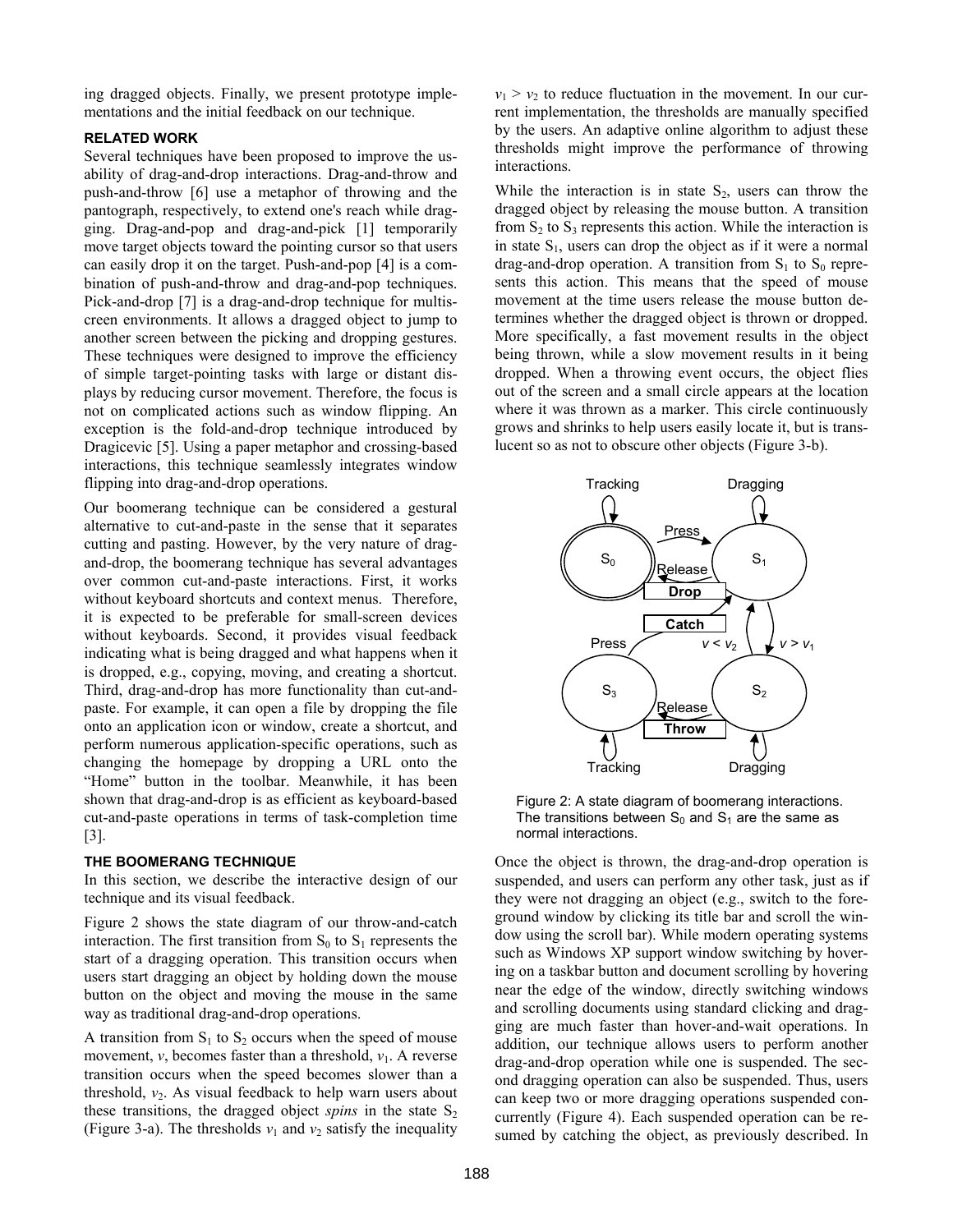this sense, the boomerang technique is an alternative to Microsoft Office Clipboard, which allows one to store multiple objects. The catch function (Figure 3-c) is represented by a transition from  $S_3$  to  $S_1$ .



Figure 3: (a) The dragged object spins when the mouse pointer is moved quickly; (b) an animated, translucent circle indicates where an object was thrown; (c) the image of the thrown object returns when the mouse pointer nears the circle.



Figure 4: Users can suspend several drag-and-drop operations simultaneously.

## **ADVANCED FEATURES**

In addition to making drag-and-drop interactions suspendable, we propose the following features to enhance dragging operations: grouping, copying, and deleting of the dragged objects.

### **Grouping**

Figure 5 illustrates how to merge suspended operations. To create a group of thrown objects, users drop an object onto the representative circle of another thrown object. Multiple objects can be added, and they are arranged equiangularly around a circle at the center of the group. Once a group is created, users can handle all of the objects at the same time by dragging the circle (Figure 6-a). Users can also separate each object from the group by directly dragging the object (Figure 6-b).



Figure 5: A group of suspended operations is created by dropping an object onto a thrown object.



Figure 6: (a) A group can be dragged by the circle at its center. (b) Objects can be separated from the group by dragging them directly.

This grouping feature is expected to improve the efficiency of drag-and-drop operations in some cases. For example, consider a scenario in which users need to move 10 files, each in a different folder, into one shared folder. Without a grouping technique, they would have to drag each file one by one. Moreover, it would be necessary to go back and forth between the source and destination folders. Although two folders could be arranged side by side to avoid such folder flipping, this method is often inefficient because it requires rearranging windows, and wastes screen space by having multiple windows open. However, using the grouping feature, the task can be completed with minimal effort.

#### **Copying and Deleting**

Figure 7 shows how to copy and delete a dragged object. While users are dragging an object or group, two visual cues appear near the upper-center and lower-center of the screen to indicate copying and deleting, respectively. When users throw it upward, the dragged object or group is copied. The original objects remain at the original location, and the dragged objects are replaced by their copies. This is equivalent to dragging objects with the control key down in Microsoft Windows. When users throw it downward, the object or group is deleted. This is equivalent to dropping them into the system trash/recycle bin. A confirmation dialog pops up before deleting the objects.



Figure 7: While dragging an object, two visual cues appear. The drag-and-drop operation enters copy mode when the object is thrown upward (top), and delete mode when it is thrown downward (bottom).

Although copying and deleting are fundamental operations in object management, traditional systems require menus,